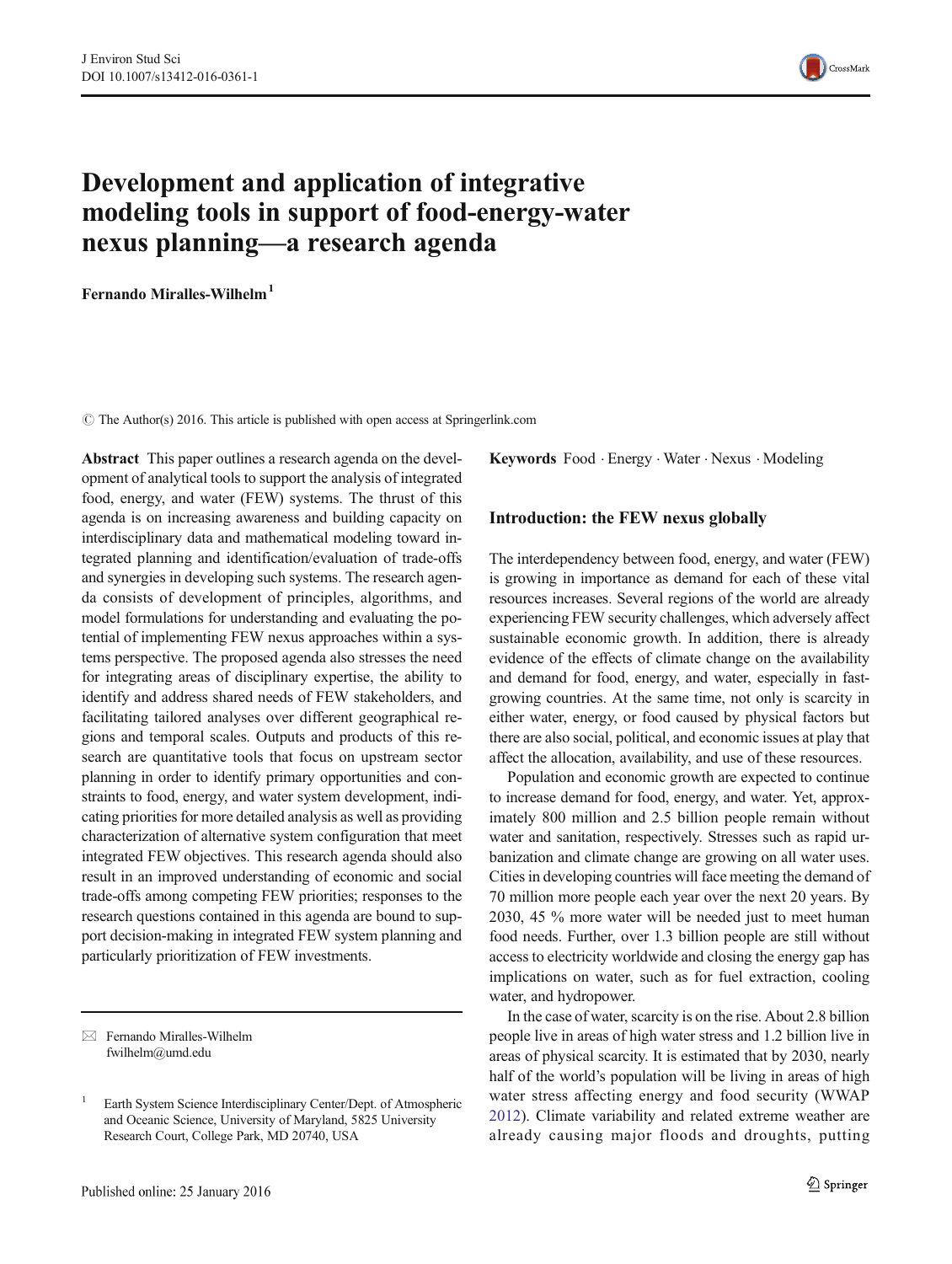populations, livelihoods, and assets in danger. This variability is likely to worsen under current trends; the number of people affected by climate-related disasters doubled every decade in the last 40 years. Decreasing water quality also impacts growth as it degrades ecosystems; causes health-related diseases; constrains economic activities such as agriculture, energy generation, industrial production, and tourism; impacts the value of property and assets; and increases wastewater treatment costs.

Demand for energy for electricity generation will grow as population and economic activity expand (Shah et al. 2009; Voinov and Cardwell 2009; WWAP 2012; Schornagel, et. al. 2012). Emerging economies like China, India, and Brazil will double their energy consumption in the next 40 years. By 2050, Africa's electricity generation will be seven times as high as its electricity generation nowadays. In Asia, by 2050, primary energy production will almost double, and electricity generation will more than triple. In Latin America, increased production will come from non-conventional oil, thermal, and gas sources and the amount of electricity generated is expected to increase fivefold in the next 40 years; the amount of water needed will triple (World Energy Council 2010).

Water is needed in almost all energy generation processes, and energy is needed to extract, treat, and distribute water and to clean the used and polluted water. Water is required for hydropower generation and for cooling purposes in all thermal power plants. Moreover, water is used to extract or process fuels (oil, coal, gas, uranium) and hydraulic fracturing processes are expanding rapidly, consuming significant quantities of water. Both energy and water are used in the production of crops, and some crops are used to generate energy through biofuels. Water supplies in turn will be put under increased stress due to the impacts of increased withdrawals for other water uses, population increase, and climate change.

Thermoelectric power plants account for 39 % of the freshwater withdrawn every year in the USA (USGS 2015; see Fig. 1) and for 43 % in Europe (Rubbelke 2011), almost just as much as the agricultural irrigation use. Although most of



the water is not consumed and is returned to the water source, the amounts of water withdrawn by the power and food production sectors have an impact on the ecosystem and on the water resources of a region.

Climate change will have a range of impacts in different parts of the world, including impacts on the supply and demand for energy and water. Impacts on water supply will vary and are likely to include increases or decreases in average precipitation, surface runoff, and stream flow; increases or decreases in rainfall variability; and increases in the probability of extreme events, such as intense storms and floods, and droughts. Reduced runoff from climate change trends in precipitation and evapotranspiration are anticipated in, among other places, southern Africa, the Mediterranean basin, Central America, and the southwest regions of the USA and Australia (FAO 2008). This is likely to increase competition for water across sectors, e.g., agriculture, energy, water supply, and the environment. In some areas, the combined effects of population growth, climate change, and increasing hydrological variability will result in increased reliance on relatively energy-intensive water supply options, such as water transport or desalinization plants to supplement urban water supply. Moreover, as temperatures rise, more water will be needed by the energy sector to meet both its own demand for water for cooling per unit of energy produced and then to meet increased energy demands for the cooling of houses, offices, and factories. Climate change will also impact the energy sector through changes in energy demand and through the need to transition to energy supply options involving low or zero greenhouse gas emissions.

These ongoing examples around the world suggest a pressing need for integrated planning of FEW resource development and use, to avoid unwanted and unsustainable scenarios in the coming years. Although the FEW nexus is fairly evident, these three sectors have historically been regulated and managed separately, and despite growing concern over these trends, decision-makers often remain ill informed about their drivers and ill equipped to deal with possible outcomes. The simultaneous realization of climate change effects on FEW resources provides a window of opportunity to materialize such integrated planning.

The research agenda set out in this paper is directed at institutions, agencies, and other organizations that have a stake at reaping benefits of integrated analysis of food, energy, and water systems. In the USA, NSF has recently launched the Innovations at the Nexus of Food, Energy and Water Systems (INFEWS) Program, while other agencies such as the DOE, USDA, NOAA, and EPA have been pounding research programs at the nexus for quite some time, e.g., DOE's longstanding water-energy nexus work (http://www.energy.gov/ downloads/water-energy-nexus-challenges-and-opportunities). This paper places particular emphasis on the FEW nexus Fig. 1 Freshwater withdrawals in the USA (USGS 2015) globally, and specifically within the context of international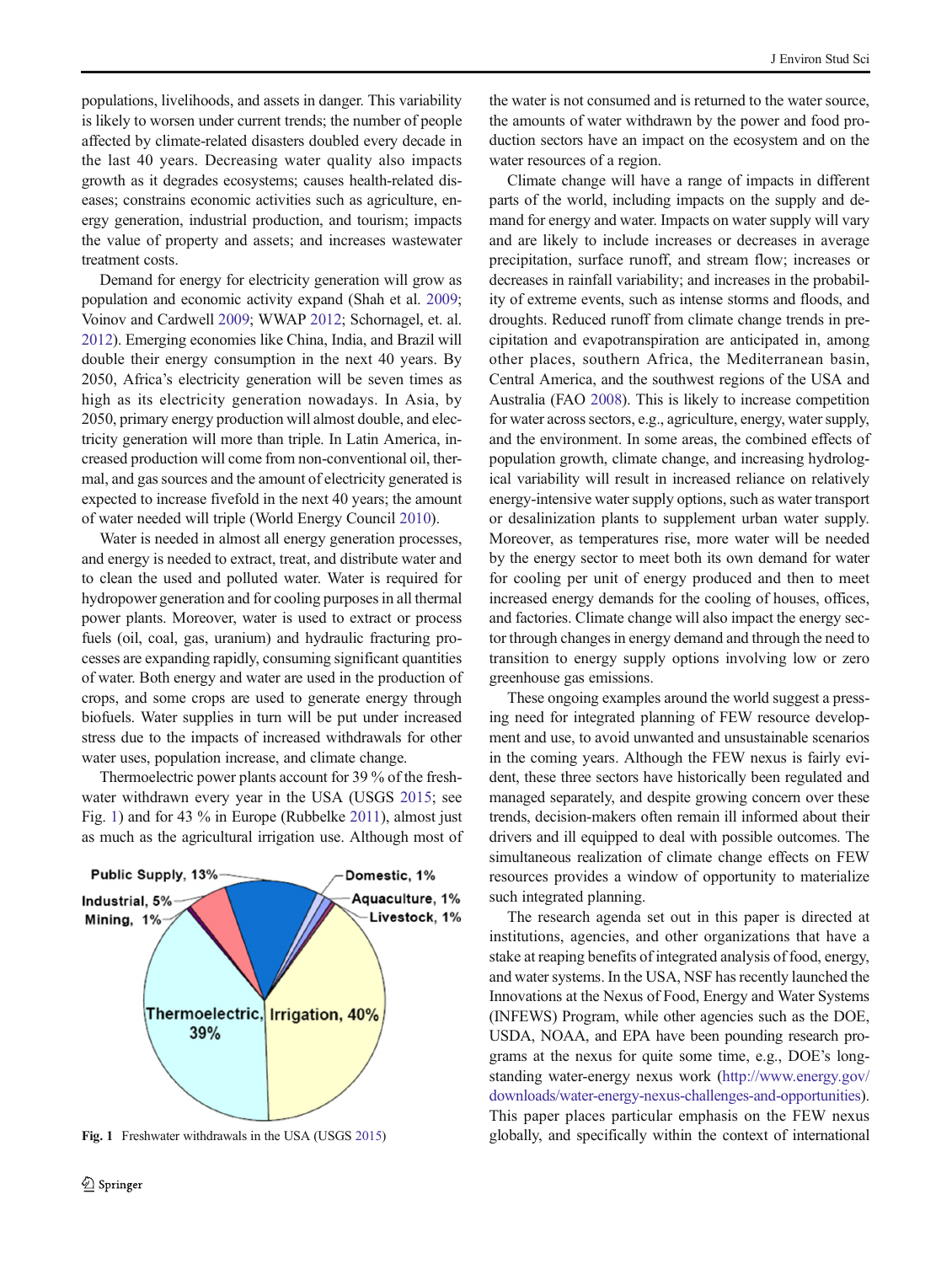development, as many countries around the world are struggling with similar issues of food, energy, and water security, which are major drivers of the integrated approach that is at the core of these nexus efforts. Because of this, another list of FEW nexus stakeholders is composed of international development organizations such as USAID, the World Bank, regional development banks (e.g., IADB, AfDB, ADB), non-governmental organizations, and many others.

In addition to focusing on the FEW nexus in the international arena, this paper makes an effort to highlight the need for analytical tools, encompassing conceptual and mathematical models that are based on data and/or physical processes, which would enable integrated analysis of the FEW nexus. Furthermore, the focus of this tool development would be to support "upstream planning" of FEW systems, allowing the quantification of trade-offs and benefits/costs of different food, energy, and water system configurations at a given spatial (e.g., city, state, country, regional) and temporal (near, medium, and long terms) scales, simultaneously meeting desired FEW objectives. This integrated approach at the same time differs and poses a natural evolution from existing and traditional sector-based approaches such as integrated water resources management (IWRM), energy systems planning, and analysis of food production systems, which are amply documented in the literature and have formed the core of tools used in sector-focused planning globally for a long time.

## Materials and methods

## Limitations in existing FEW nexus analytical (modeling) tools

A number of modeling platforms have been developed to support assessment of energy sector development under different economic and environmental policy conditions and to support integrated resource development in the water sector. The water models include consideration of water utilization for hydroelectricity expansion versus other uses, and some energy models include calculations of water requirements for different technology investments. Typically, however, the models are designed for different purposes and linkages between energy and water sector development are limited. Moreover, the level of technical detail and complexity in the models can preclude their application for upstream sector strategy development, a crucial analytical need in development planning. The converse is also true for the needs at river basin or sub-basin level, when models are too general and do not include the necessary level of detail.

Recent reviews of existing integrated resource assessment and modeling literature focused on FEW systems (e.g., NSF 2014; World Bank 2013; Asian Development Bank 2013; Cambridge Econometrics 2010) have shown that the analysis of individual systems (such as energy or water systems) is undertaken routinely but is often focused only on a single resource or has often been applied on an aggregated scale for use at regional or global levels and, typically, over long time periods. Likewise, the analytical tools used to support decision-making are equally fragmented. Examples of existing tools used for energy system analysis include the MESSAGE, MARKAL, and LEAP models. A commonly used model for water system planning is the Water Evaluation and Planning (WEAP) system, and for water scarcity and food security planning, the Global Policy Dialogue Model (PODIUM) is well established.

However, these and other models, in one way or another, lack the data and methodological components required to conduct an integrated policy assessment especially where these may be needed in a country/state/local policy context. Generally, they focus on one resource and ignore the interconnections with other resources, have overly simplified spatial representations, are grand policy "research" rather than shortterm applied "policy"/decision support models, or analyze scenarios which are impractically long term.

## Conceptual approaches to integrated analysis of the FEW nexus

In the growing economies of the world, the need to understand the interactions between water, energy, and food is increasing, and in addition, planning and development challenges involve land use, urbanization, demographics, and environmental protection. These challenges and complexities can no longer be addressed in the conventional way, with each sector taking decisions independently, with separate regulations and different goals. The complexity of the system requires a more systematic approach taking into account all the existing interactions and dependencies between sectors.

Figures 2 and 3 provide examples of the components that need to be integrated and analyzed simultaneously in the planning stages of FEW systems. What these examples have in common is that food, energy, and water "resource spheres" are analyzed in a coupled fashion, with explicit endogenous interactions and feedbacks among them, while other variables are included as exogenous to the FEW system. For instance, Fig. 2 shows that although food, energy, and water are clearly interconnected, many other external factors drive these interactions. FEW nexus planning and development challenges are likely to involve other factors such as land use, urbanization, demographics, and environmental protection. A number of data and modeling platforms have been developed to support assessment of FEW sector development under different economic and environmental policy conditions and to support integrated resource development in the different sectors. Typically, however, these data and modeling tools are designed for different purposes and linkages between food,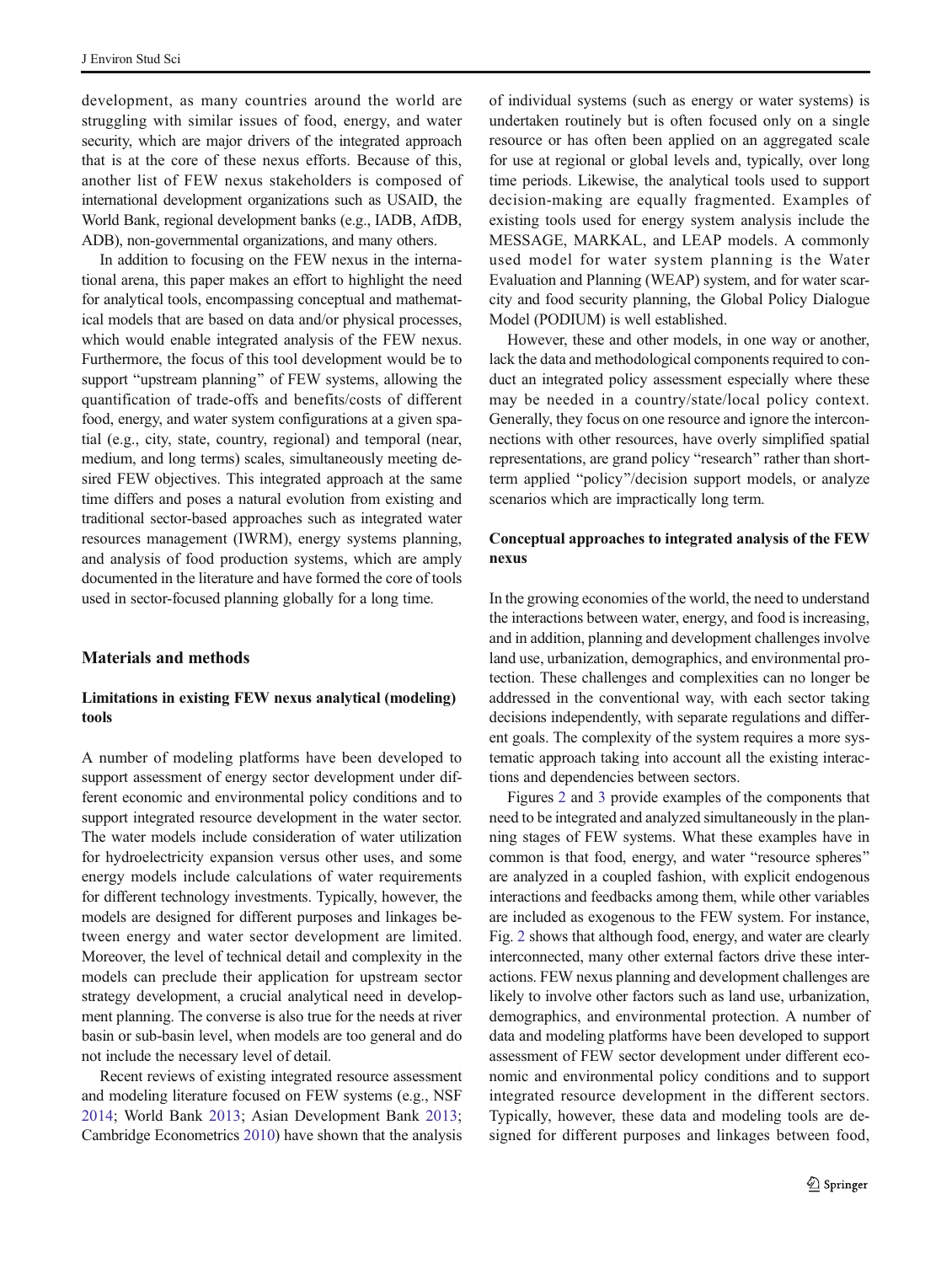



energy, and water sector development are limited. Moreover, the level of technical detail and complexity in the models can preclude their application for upstream sector strategy development, a crucial analytical need in development planning.

Another important consideration is that the approach to analysis of the FEW nexus normally depends on the perspective of the policy maker (Harris 2002). If a water perspective is adopted, then food and energy systems are users of the resource (see, e.g., Hellegers and Zilberman 2008); from a food perspective, energy and water are inputs (see, e.g., Mushtaq et al. 2009; UN-DESA 2011; Khan and Hanjra 2009,); from an energy perspective, water as well as bioresources (e.g., biomass in the form of energy crops) is generally an input or resource requirement and food is generally the output (e.g., Asian Development Bank 2013; World Bank 2013). Food and water supply as well as wastewater treatment require significant amounts of energy. Of course, areas such as food as fuels (i.e., biofuels) tend to blur these descriptions (see, e.g., Nonhebel 2005) due to additional impacts associated with land use, land use change, and use of the available biomass resource. In any case, the perspective taken will affect the policy design. This is due to the specific priorities of the



al. 2011)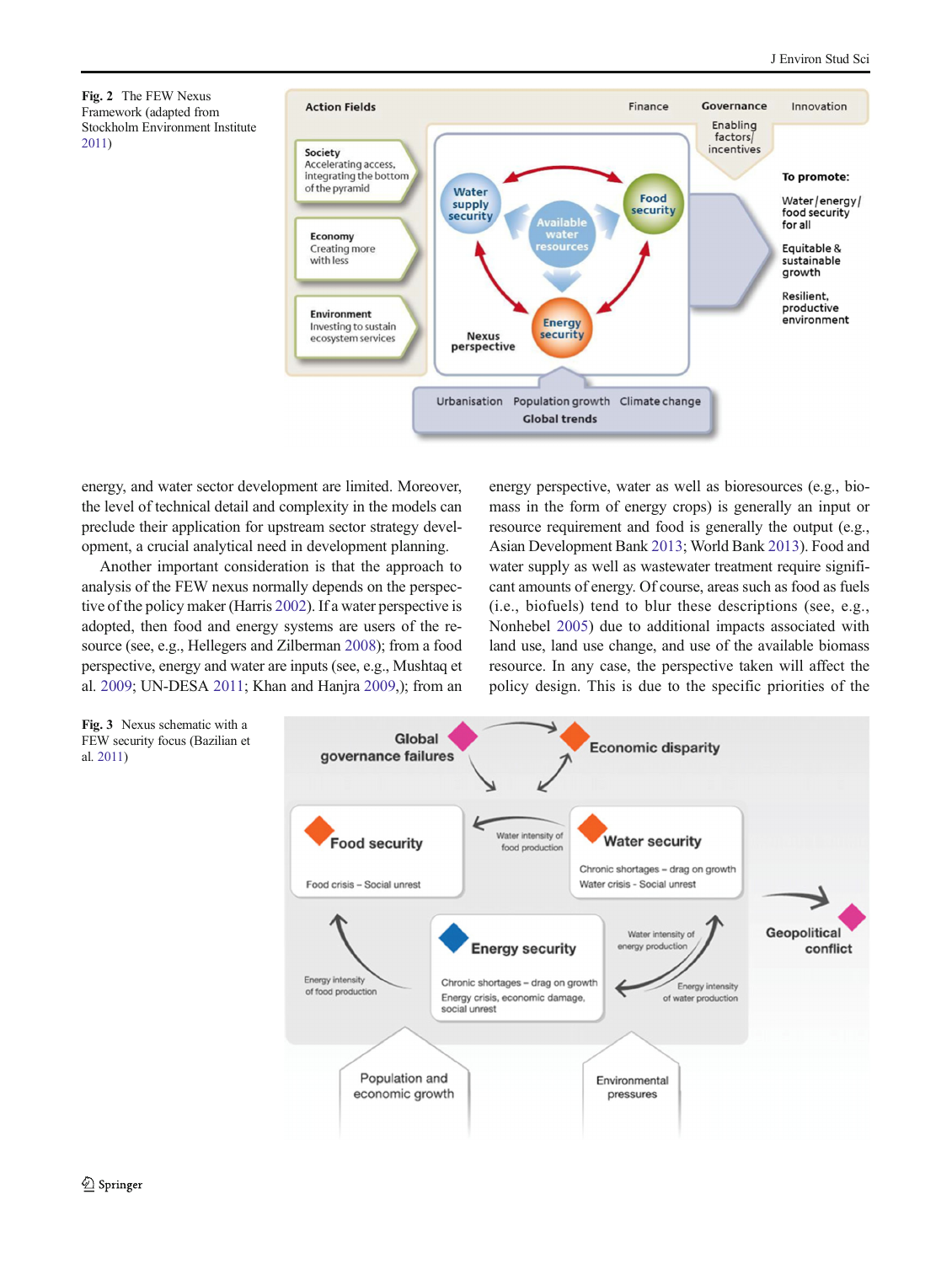institution or ministry, as well as the data, knowledge, and analytic breadth of the tools of the associated experts and support staff.

Although this perspective bias may not be directly addressed through improved data/modeling tools, one role that such tools can play is to provide information to sectoral-based policy makers on the implications of potential choices on other sectors. These implications are likely not difficult to translate as food, energy, and water systems have many characteristics that are common.

- & All three areas have many billions of people without access (quantity or quality or both).
- All have rapidly growing global demand.
- All have resource constraints.
- All are "global goods" and involve international trade and have global implications.
- & All have different regional availability and variations in supply and demand.
- All have strong interdependencies with climate change and the environment.
- All have deep security issues as they are fundamental to the functioning of society.
- All operate in heavily regulated markets.
- All require the explicit identification and treatment of risks.

It is clear that each of the three resource spheres affects the other in substantive ways. Ignoring effects in one can have significant impacts on another. As Lee and Ellinas (2010) note, "The anticipated bottlenecks and constraints – in energy, water and other critical natural resources and infrastructure – are bringing new political and economic challenges, as well as new and hard-to- manage instabilities.^ Thus, the need for a systematic, coordinated planning approach is obvious.

#### Research objective and questions

The main objective of the proposed research agenda on analytical tools for the FEW nexus is to contribute to sustainable management and development of the food, energy, and water sectors by increasing awareness and building capacity on integrated planning of investments, identifying and evaluating trade-offs and synergies. This agenda can be achieved by developing innovative approaches and evidence-based operational tools to assess the economic and social trade-offs of constraints in water, energy, and food security, particularly as constrained by climate change. Developed tools will focus on upstream sector planning in order to identify primary opportunities and constraints to water, energy, and food development, as well as evaluating opportunities to curb demand growth without compromising quality of service, thus indicating priorities for more detailed analysis as well as providing

characterization of alternative sequences of investment in each sector. Economic tools can be employed to quantify the impact on sector investments and the economy as a whole of economic scarcity of water, energy, and food as indicated by measures of their opportunity costs. This will also be an important step toward improved understanding of economic and social trade-offs among competing uses (i.e., water for energy production versus food production, industrial and municipal uses, and environmental benefits of in situ water). The results of this research thus aim at helping stakeholders move in the direction of integrated FEW system planning and of prioritization of investments.

This fundamental research objective can be approached through the following research questions:

What are the synergistic opportunities and constraints posed by the mutual interaction and interdependency of food, energy, and water?

The proposed analytical tool development should focus on upstream sector planning in order to identify primary opportunities and constraints to water, energy, and food security, as well as evaluating opportunities to curb demand growth without compromising quality of service, thus indicating priorities for more detailed analysis as well as providing characterization of alternative sequences of investment in each sector.

What are the impacts of the FEW nexus interactions on policy and decision-making, particularly with respect to development investments?

Economic analysis can be employed to quantify the impact on sector investments and the economy as a whole of economic scarcity of water, energy, and food as indicated by measures of their opportunity costs. This should also be an important step toward improved understanding of economic and social trade-offs among competing uses (i.e., water for energy production versus food production, industrial and municipal uses, and environmental benefits of in situ water). The results of this research thus aim at helping stakeholders move in the direction of integrated FEW nexus planning and of prioritization of investments. What are the threats and opportunities posed by climate change on the FEW nexus at several temporal (short, medium, and long terms) and spatial (local, national, regional, global) scales?

Although understanding of climate change impacts on the food, energy, and water sectors has advanced significantly in recent years, little research has been done on the impacts of climate change on the interacting FEW nexus. Potentially, impacts can be compounded or offset each other, posing threats and opportunities, respectively. The proposed research should use climate and socioeconomic development scenarios and projections to identify and quantify these impacts.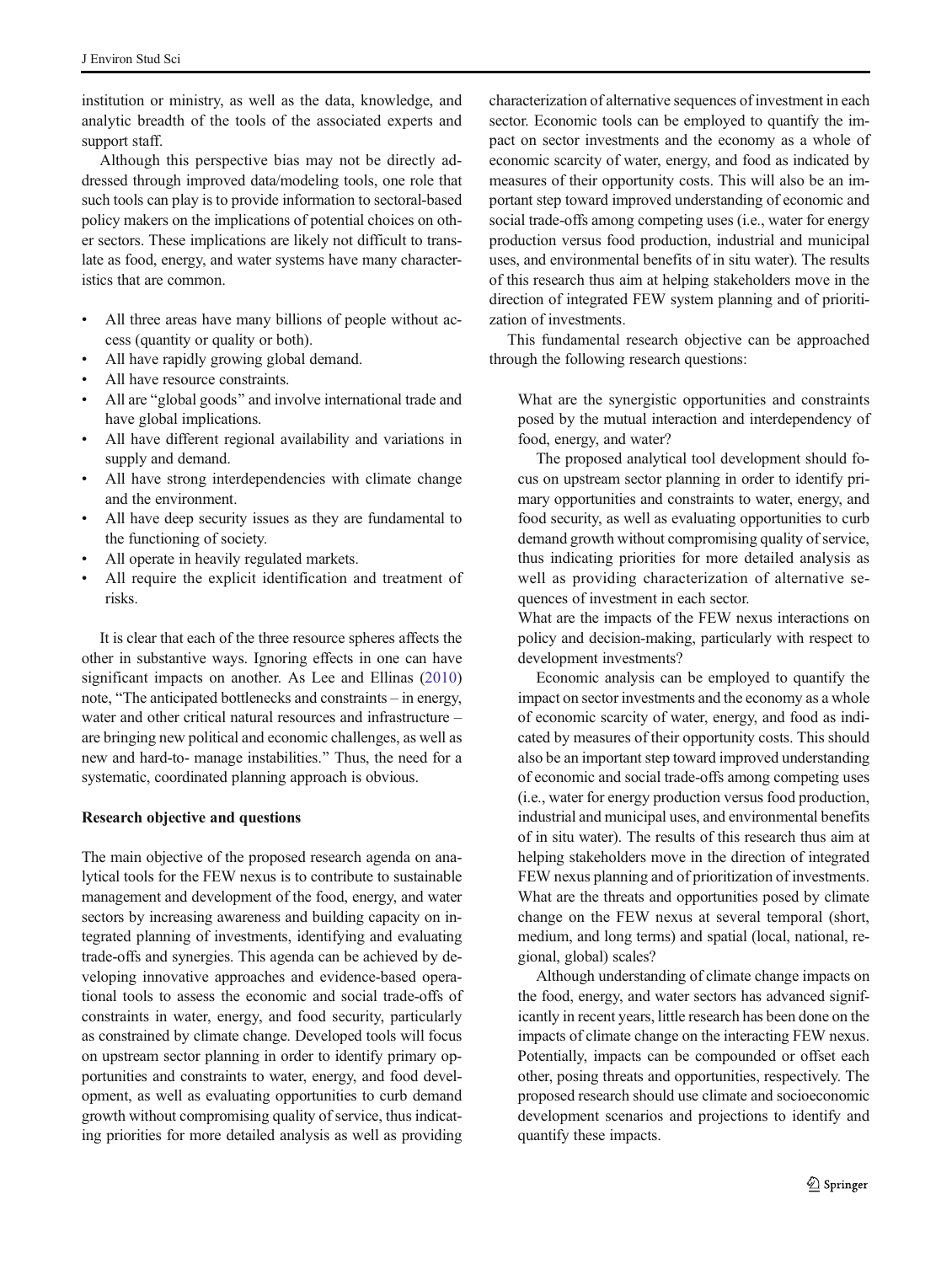What are the institutional barriers for the utilization of FEW nexus integrated planning tools?

The food, energy, and water sectors are planned today without much integration, e.g., water is allocated without considering energy constraints, energy generation is planned without much consideration for water sources and costs, and food production is planned without considering energy and water requirements for the most part. The case needs to be made that planning tools and institutional procedures in place need to evolve toward integrated planning approaches in order to realize synergies and manage threats identified through this research.

# **Discussion**

# Toward building FEW nexus interdisciplinary modeling capabilities

An integrated FEW nexus modeling system needs to address the shared needs of food, energy, and water producers; resource managers; regulators; and decision-makers at the country, state, and local levels. Ideally, the system should provide an interactive environment to explore trade-offs, explore potential synergies, and evaluate alternatives among a broad list of food/energy/water options and objectives. In particular, the modeling system needs to be flexible in order to facilitate tailored analyses over different geographical regions and scales (e.g., national, state, county, watershed, interconnected regions).

This integrative modeling approach can be implemented through specific research topics such as:

- & Analyze and assess the water balances for the basin/ system in question, quantifying the existing water allocation for energy generation and food production, and assess the existing model's handling of basins/regions
- & Analyze the future demand for water, energy, and food, and different scenarios for FEW supply in the system, based on existing strategies and plans, as well as climate change scenarios (as locally available)
- & Analyze the future demand for water (including water for power and water for food production) by overlapping existing and future power plants/coal mining/shale gas areas, irrigation, and production of meat and other food products, focusing on those geographical areas where the energy generation and food production activities are located
- Identify the basins where potential conflicts might arise in the future and quantify potential FEW deficits
- Incorporate climate change impacts on water availability, energy demands, and food production outputs
- & Analyze opportunities to decrease these conflicts, by looking at different FEW management schemes and different technologies to reduce water and energy use (such as dry cooling, energy efficiency of waste stream treatments) and looking at opportunities to curb both energy and water demand growth through demand-side actions
- Quantify the costs and benefits (through partial or general equilibrium frameworks) of different solutions and synergies
- & Analyze the impacts of changes in FEW prices/tariffs to the water, energy, and food demand and planning

The results of this research agenda research can support FEW nexus multi-sector dialog. In particular, this research can generate knowledge (in the form of analytical tools) that may be used for policy advice regarding the integrated planning (management of sources, production, and distribution) of food, energy, and water resources. This research can also contribute to the identification of investments that can support FEW needs as well as specific FEW nexus policies at the different scales.

FEW nexus modeling tools should be able to support the following capabilities:

- & Decision-making: A well-formulated integrated modeling tool would help decision- and policy makers assess their options in terms of their likely effects on the broad energywater system. The toolkit should be able to transparently evaluate the trade-offs reflected in different options.
- Policy assessments: Given limited resources, it is important for policy makers to ensure that policies are as costeffective as possible. If multiple objectives can be achieved by a single policy, it may advance development more than policies focused separately on single objectives. The toolkit should therefore provide a more complete, multi-system policy assessment.
- Facilitating policy harmonization and integration: There are instances of very contradictory policies, e.g., electricity subsidies that accelerate aquifer depletion—that in turn lead to greater electricity use and subsidy requirements. The toolkit should help harmonize potentially conflicting policies.
- Technology assessments: Some technology options can affect multiple resources, e.g., nuclear power could reduce GHG emissions and exposure to volatile fossil fuel markets but may increase water withdrawals and use. As with other policies, the toolkit should allow a more inclusive assessment of technological options.
- Scenario development: Another goal is to identify consistent scenarios of possible socioeconomic development trajectories with the purpose of identifying future development opportunities as well as of understanding the implications of different policies. This is important for exploring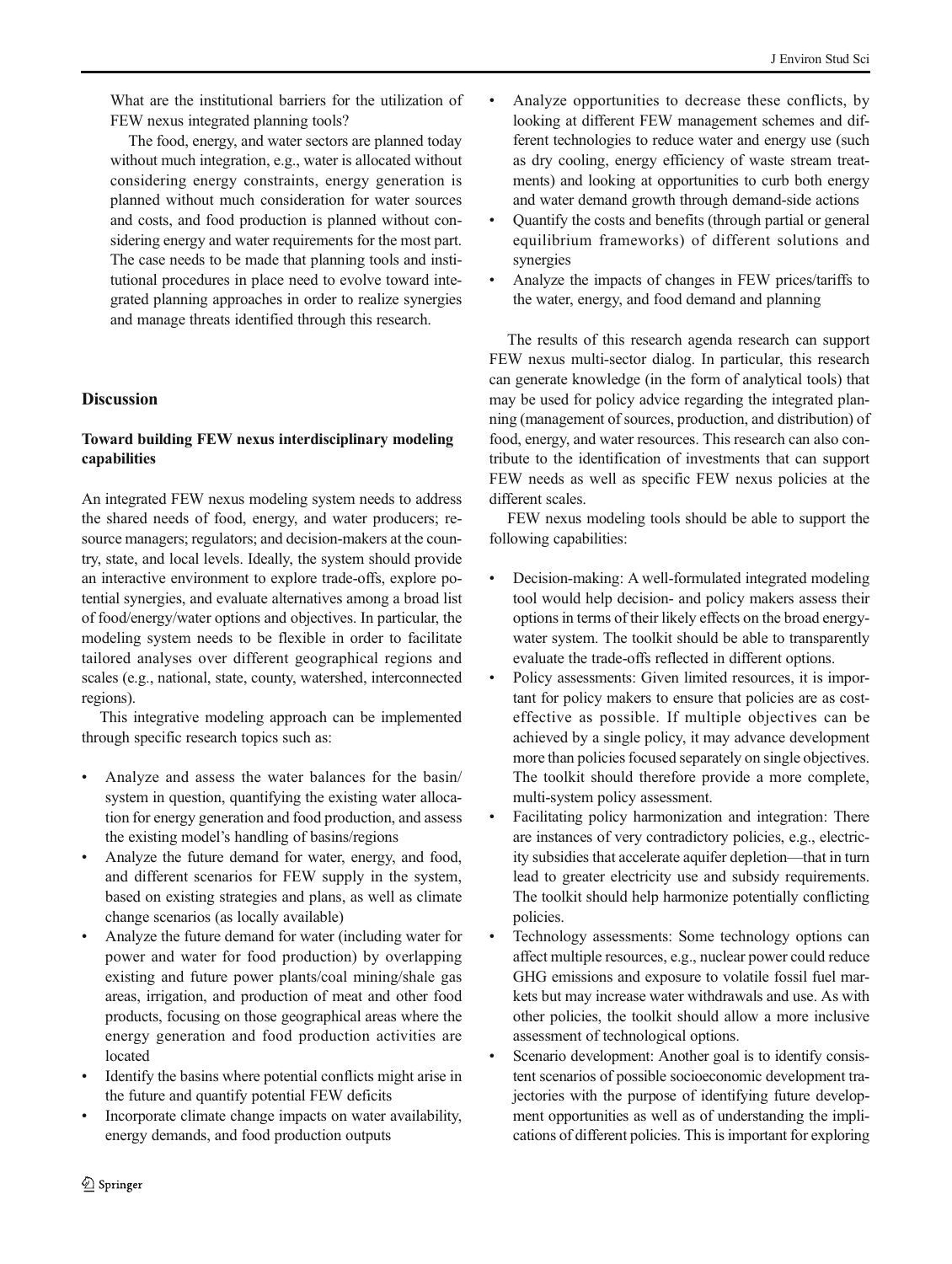possible alternative development scenarios and the kinds of technology improvements that might significantly change development trajectories.

## Outputs and products: Integrated System Modeling Hubs, testbeds

This research agenda should review existing and indevelopment Integrated System Modeling Hubs (ISMHs) for FEW nexus analysis, and link them to integrated assessment models and trade-off analysis methods and tools. Testbeds should be proposed and showcased to demonstrate and apply these new tools to integrated FEW planning processes. These ISMH testbeds should be documented to define scientific, engineering, and data challenges in understanding the FEW system.

ISMH for individual FEW processes These modular ISMHs should result in a library of components, annotated with requirements, metrics, and design variables, to serve as modules of more complex distributed systems across the FEW nexus. Research to be pursued includes new powerful architectural systems models that allow the integration of multi-physics models; optimization and trade-off analysis tools, sensing, and control algorithms; treating geometry at all scales as a design variable; treating material selection as a design variable; and easy aggregation and detailed evaluations and validation of designs across space and time scales.

ISMH for distributed FEW systems ISMHs can be linked to integrated assessment models (IAMs, e.g., Wise et al. 2009; Clarke et al. 2008; Edmonds et al. 2007; Kyle et al. 2013). In this area, research should focus on extending the analysis of individual systems, currently emphasizing only a single resource or applied only on an aggregated scale for use at regional or global levels, and integrate current fragmented analytical tools used to support decision-making. Examples of existing tools used for integrated FEW system analysis include GCAM (Kyle et al. 2011; Davies et al. 2013). Climate-hydrology components of Earth systems models include CWRF (e.g., Yuan and Liang 2011) with modules for water resources management, water quality, and agricultural crop dynamics. For instance, GCAM has already been linked to a model for water system planning (Voisin et al. 2013; Hejazi et al. 2013), and for water scarcity and food security planning, to the Environmental Policy Integrated Climate (EPIC) model (Kyle et al. 2011). The emphasis should be on linking models of economic and environmental policy, food demand and supply, energy demand and supply, water demand and supply, financial and cost, and social and behavioral variables. Modeling results should include system designs,

dynamic control and scheduling of resources, policies, and investment decisions.

## Knowledge dissemination, capacity building, and COP

As this research agenda unfolds, it should involve a large number of stakeholders such as technical experts responsible for the design and implementation of lending instruments, sector planners, academia, high-level policy decision-makers, and the private sector; a strategy to keep these audiences engaged throughout the process is imperative. Conducting stakeholder consultations, widely disseminating outputs and sharing knowledge, and developing messages and products to reach global audiences through appropriate communications platforms will all be crucial to support this agenda.

Moreover, the research agenda's dissemination strategy should aim to broaden the platform of implementation of the modeling tools by encouraging exchanges between scientists and policy and decision-makers within the context of creating a community of practice (COP).

The FEW nexus highlights the interdependences between different sectoral institutions and the importance of integrated planning. Hence, it will be important to create an interdisciplinary mentality in such institutions and to foster cooperation and knowledge sharing between them. This research agenda should aim to adopt more creative and cost-efficient approaches to share knowledge; audience-appropriate mechanisms should be used to share this information, such as (i) web-based social media tools, (ii) interactive web-based tools, (iii) learning events/workshops/meetings, and (iv) cooperation with other global learning platforms.

Acknowledgments This research has been supported by the National Science Foundation (NSF) Award No. 1541642, FEW: Development of Analytical Tools in Support of Food-Energy-Water Nexus Planning.

## Compliance with ethical standards

Conflict of interest The authors declare that they have no competing interests.

Open Access This article is distributed under the terms of the Creative Commons Attribution 4.0 International License (http:// creativecommons.org/licenses/by/4.0/), which permits unrestricted use, distribution, and reproduction in any medium, provided you give appropriate credit to the original author(s) and the source, provide a link to the Creative Commons license, and indicate if changes were made.

# **References**

- Asian Development Bank (2013) Thinking about water differently: managing the water, energy and food nexus
- Bazilian et al (2011) Considering the energy, water and food nexus: towards an integrated modelling approach. Energy Policy 39: 7896–7906